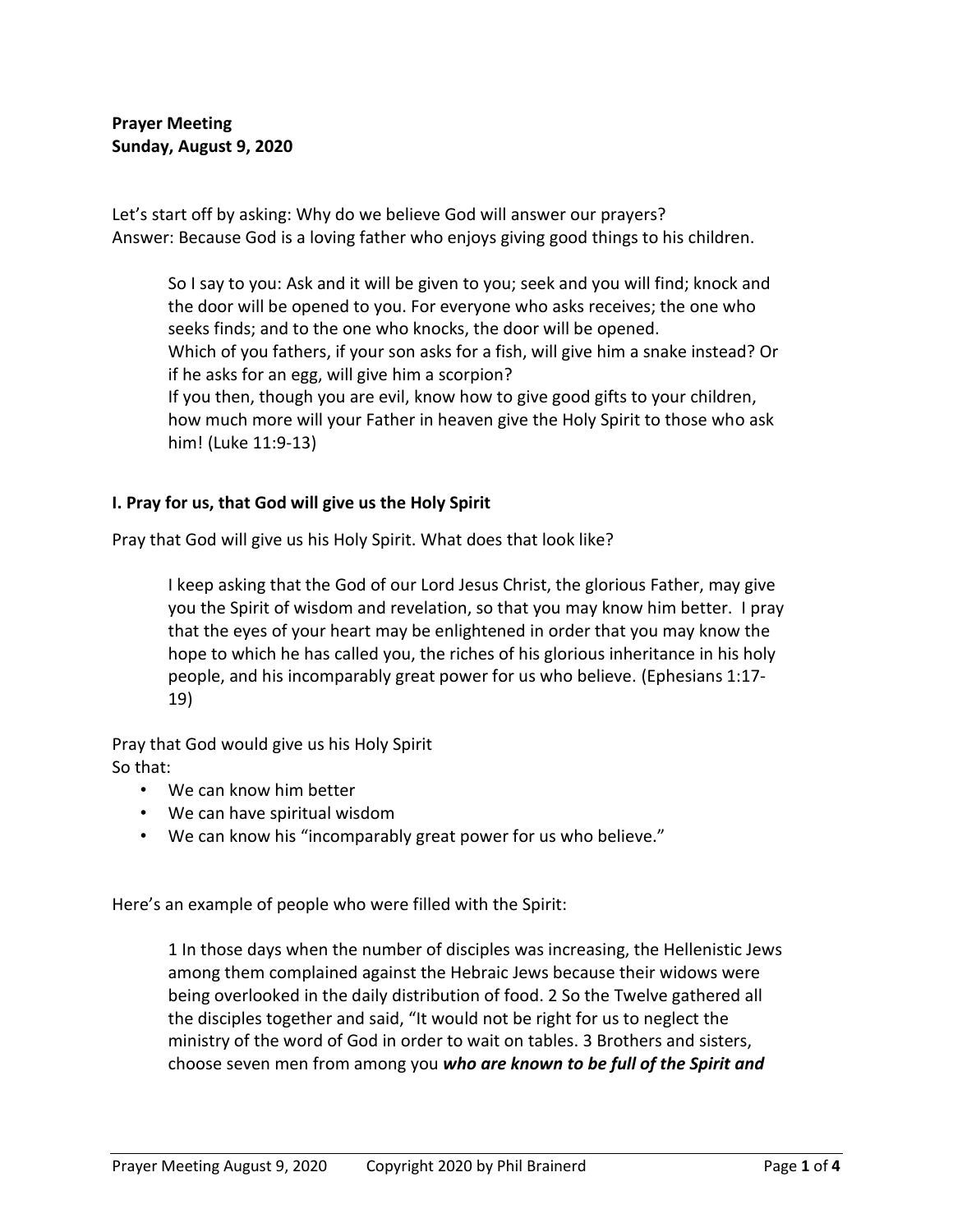*wisdom*. We will turn this responsibility over to them 4 and will give our attention to prayer and the ministry of the word." (Acts 6:1-6)

Let me ask a hard question: Are you full of the Holy Spirit and wisdom? If you're not sure, ask God. He says he's happy to give his Holy Spirit

# *Stop here for prayer time.*

## **II. Pray for our City, State, and Nation**

Also, seek the peace and prosperity of the city to which I have carried you into exile. Pray to the Lord for it, because if it prospers, you too will prosper. (Jeremiah 29:7)

When I shut up the heavens so that there is no rain, or command locusts to devour the land or send a plague among my people, if my people, who are called by my name, will humble themselves and pray and seek my face and turn from their wicked ways, then I will hear from heaven, and I will forgive their sin and will heal their land. (II Chron 7:13-14)

- Pray for revival: That our land will turn from sin to our Lord.
- Pray for peace and prosperity for Teaneck and the surrounding region (New York, Bergen Country)
- Pray for peace and prosperity for our country.

## *Stop here for prayer time.*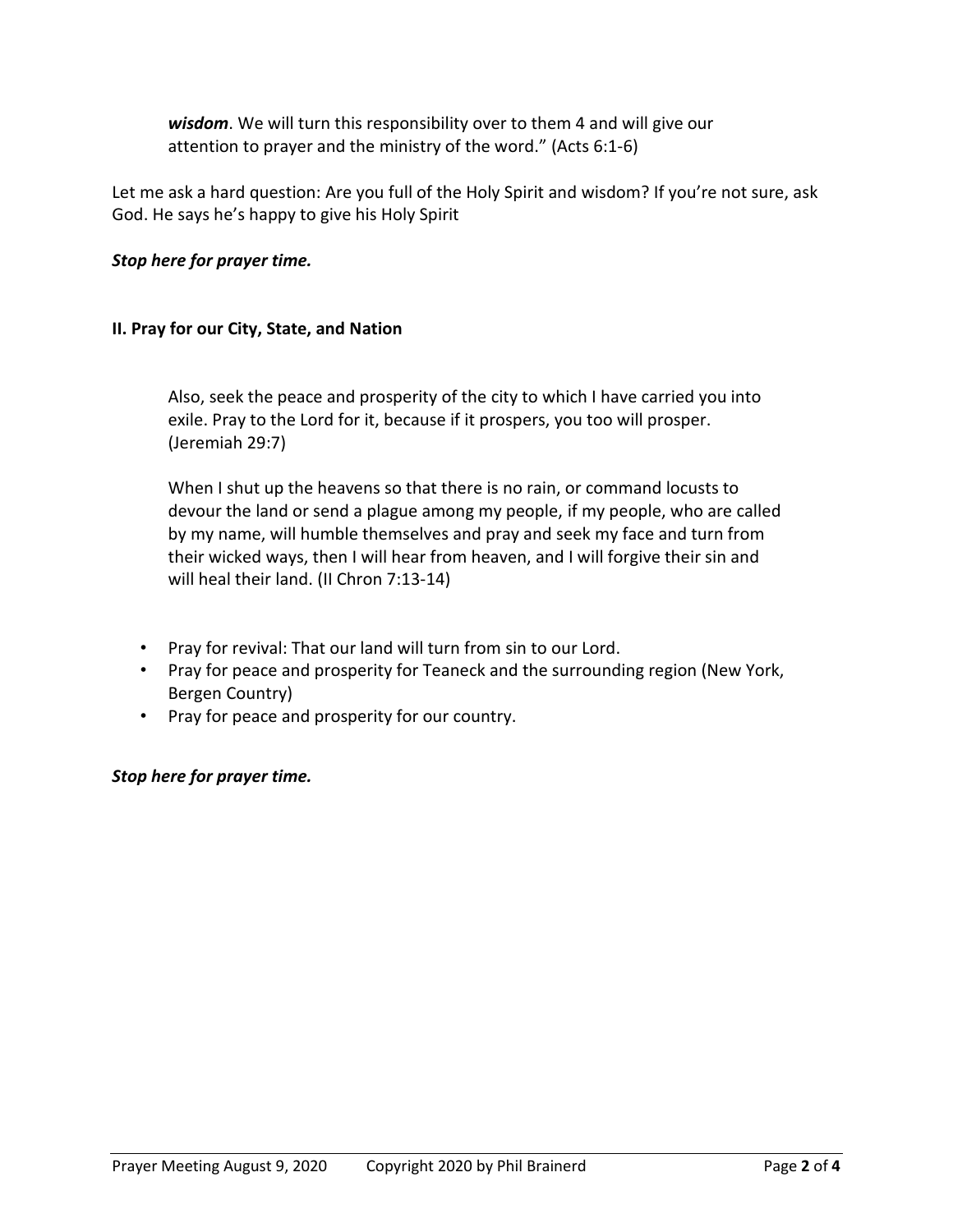### **III. Pray for our Leaders**

I urge, then, first of all, that petitions, prayers, intercession and thanksgiving be made for all people— for kings and all those in authority, that we may live peaceful and quiet lives in all godliness and holiness. This is good, and pleases God our Savior, who wants all people to be saved and to come to a knowledge of the truth. (I Tim 2:1-4)

Pray for our leaders (Salvation and Wisdom)

- President: Donald Trump
- Vice President: Michael Pence
- Senators: Robert Menendez, Cory booker
- Congressman: Bill Pascrell
- Mayor of Teaneck: Jim Dunleavy

### *Stop here for prayer time.*

### **IV. Pray for God to send workers into the world**

He told them, "The harvest is plentiful, but the workers are few. Ask the Lord of the harvest, therefore, to send out workers into his harvest field. (Luke 10:2)

Pray for people to spread God's word throughout our community, our nation, and our world. - Maybe you?

Pray for our missionaries:

- Tom and Tanya Clyde (Reach Global, Czech Republic)
- Mike and Caryn DeGena (Reach Global, France)
- Anna Deikun (Slavic Ministries, Brooklyn)
- Phil and Jan Foster (Wycliffe Bible Translators)
- Lunda and Dan Rudd (TEAM, Japan)
- Wil and Donna Synder (Wycliffe Bible Translators)
- Nazih Shakir, Egypt

### *Stop here for prayer time.*